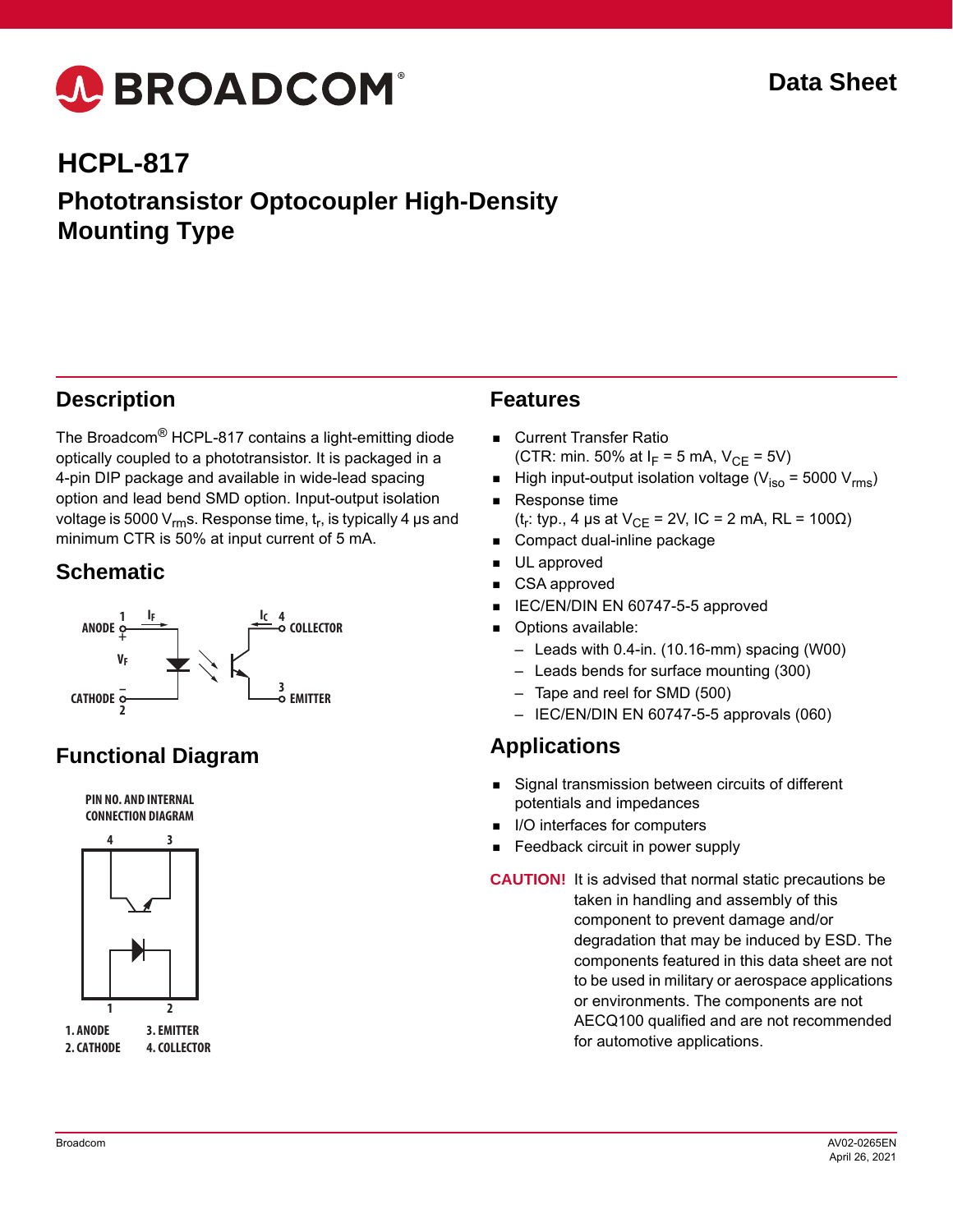### **Ordering Information**

HCPL-817-xxxx is UL Recognized with 5000 V<sub>rms</sub> for 1 minute per UL1577 and is approved under CSA Component Acceptance Notice #5, File CA 88324.

|                       | <b>RoHS Compliant Option</b>                        |                                           |                                           |                                          |                                           |                                                    |                                        |                                |              |                  |                                              |                         |
|-----------------------|-----------------------------------------------------|-------------------------------------------|-------------------------------------------|------------------------------------------|-------------------------------------------|----------------------------------------------------|----------------------------------------|--------------------------------|--------------|------------------|----------------------------------------------|-------------------------|
| Part<br><b>Number</b> | Rank<br>$^{\circ}$ O'<br>50%<br>$<$ CTR $<$<br>600% | Rank<br>'A'<br>80%<br>$<$ CTR $<$<br>160% | Rank<br>B'<br>130%<br>$<$ CTR $<$<br>260% | Rank<br>C<br>200%<br>$<$ CTR $<$<br>400% | Rank<br>D'<br>300%<br>$<$ CTR $<$<br>600% | Rank<br>$\mathbf{L}$<br>50%<br>$<$ CTR $<$<br>100% | Package                                | <b>Surface</b><br><b>Mount</b> | Gull<br>Wing | Tape and<br>Reel | <b>IEC/EN/</b><br><b>DIN EN</b><br>60747-5-5 | Quantity                |
| HCPL-817              | $-000E$                                             | $-00AE$                                   | $-00BE$                                   | $-00CE$                                  | $-00DE$                                   | $-00LE$                                            | 300-mil<br>$DIP-4$<br>400-mil<br>DIP-4 |                                |              |                  |                                              | 100 pieces<br>per tube  |
|                       | $-300E$                                             | $-30AE$                                   | $-30BE$                                   | $-30CE$                                  | $-30DE$                                   | $-30LE$                                            |                                        | X                              | X            |                  |                                              | 100 pieces<br>per tube  |
|                       | $-500E$                                             | $-50AE$                                   | $-50BE$                                   | $-50CE$                                  | $-50DE$                                   | $-50LE$                                            |                                        | X                              | X            | X                |                                              | 1000 pieces<br>per reel |
|                       | $-060E$                                             | $-06AE$                                   | $-06BE$                                   | $-06CE$                                  | $-06DE$                                   | $-06LE$                                            |                                        |                                |              |                  | X                                            | 100 pieces<br>per tube  |
|                       | $-360E$                                             | $-36AE$                                   | $-36BE$                                   | $-36CE$                                  | $-36DE$                                   | $-36LE$                                            |                                        | X                              | X            |                  | X                                            | 100 pieces<br>per tube  |
|                       | $-560E$                                             | $-56AE$                                   | $-56BE$                                   | $-56CE$                                  | $-56DE$                                   | $-56LE$                                            |                                        | X                              | X            | X                | X                                            | 1000 pieces<br>per reel |
|                       | -W00E                                               | -W0AE                                     | -W0BE                                     | -W0CE                                    | -W0DE                                     | -WOLE                                              |                                        |                                |              |                  |                                              | 100 pieces<br>per tube  |
|                       | $-W60E$                                             | -W6AE                                     | -W6BE                                     | -W6CE                                    | -W6DE                                     | -W6LE                                              |                                        |                                |              |                  | X                                            | 100 pieces<br>per tube  |

To order, choose a part number from the part number column and combine with the desired option from the option column to form an order entry.

#### Example 1:

HCPL-817-360E to order product of 300-mil DIP-4 DC Gull Wing Surface Mount package in Tube packaging with 50% < CTR < 600%, IEC/EN/DIN EN 60747-5-5 Safety Approval and RoHS compliant.

#### Example 2:

HCPL-817-50BE to order product of 300-mil DIP-4 DC Gull Wing Surface Mount package in Tape and Reel packaging with 130% < CTR < 260% and RoHS compliant.

Option data sheets are available. Contact your Broadcom sales representative or authorized distributor for information.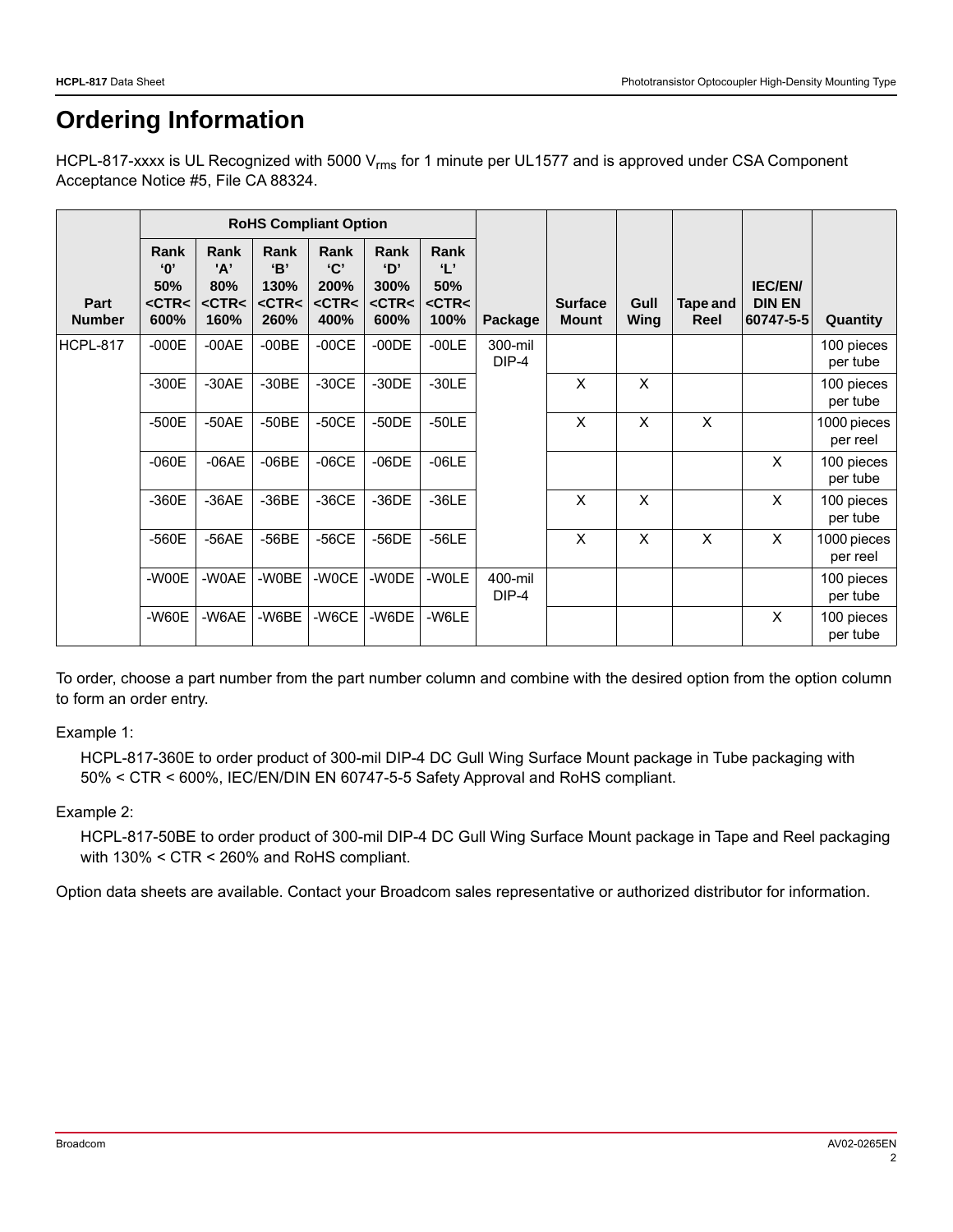### **Package Outline Drawings**

#### **HCPL-817-000E**





Dimensions in Millimeters and (Inches)

#### **HCPL-817-060E**



**4.6 ± 0.5 (0.181) 2.54 ± 0.25 (0.1) 3.5 ± 0.5 (0.138) 7.62 ± 0.3 (0.3) 0.26 (0.010) 7.62 ~ 9.98 2.8 ± 0.5 (0.110) 3.3 ± 0.5 (0.130)**  $0.5 \pm 0.1$ **(0.02) 0.5 TYP. (0.02)**

Dimensions in Millimeters and (Inches)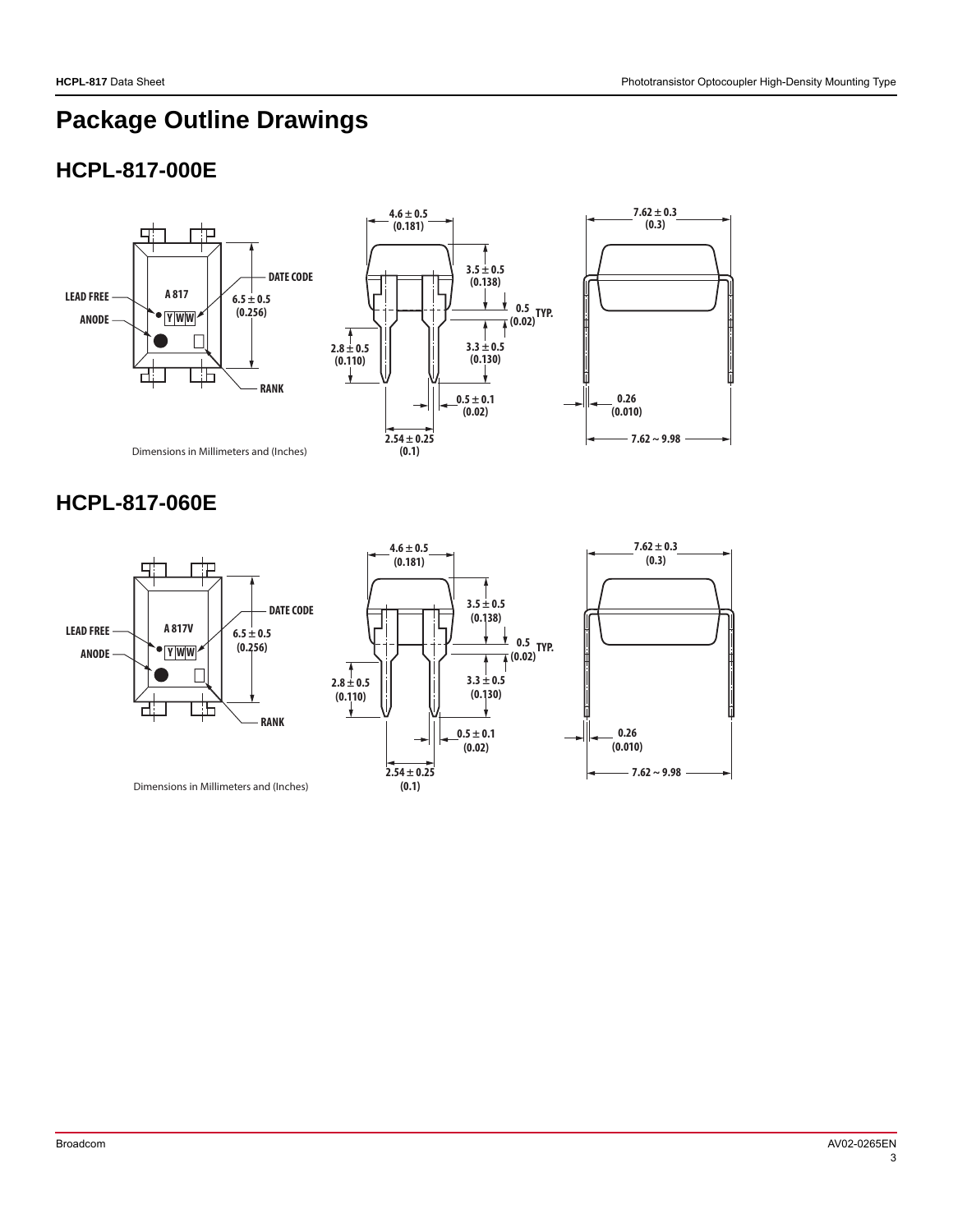#### **HCPL-817-W00E**



#### **HCPL-817-300E**



Dimensions in Millimeters and (Inches)

### **Solder Reflow Temperature Profile**



**NOTE:** Non-halide flux should be used.

- <span id="page-3-0"></span>1. One-time soldering reflow is recommended within the condition of temperature and time profile shown.
- 2. When using another soldering method such as infrared ray lamp, the temperature may rise partially in the mold of the device. Keep the temperature on the package of the device within the first  $(1)$ ) condition.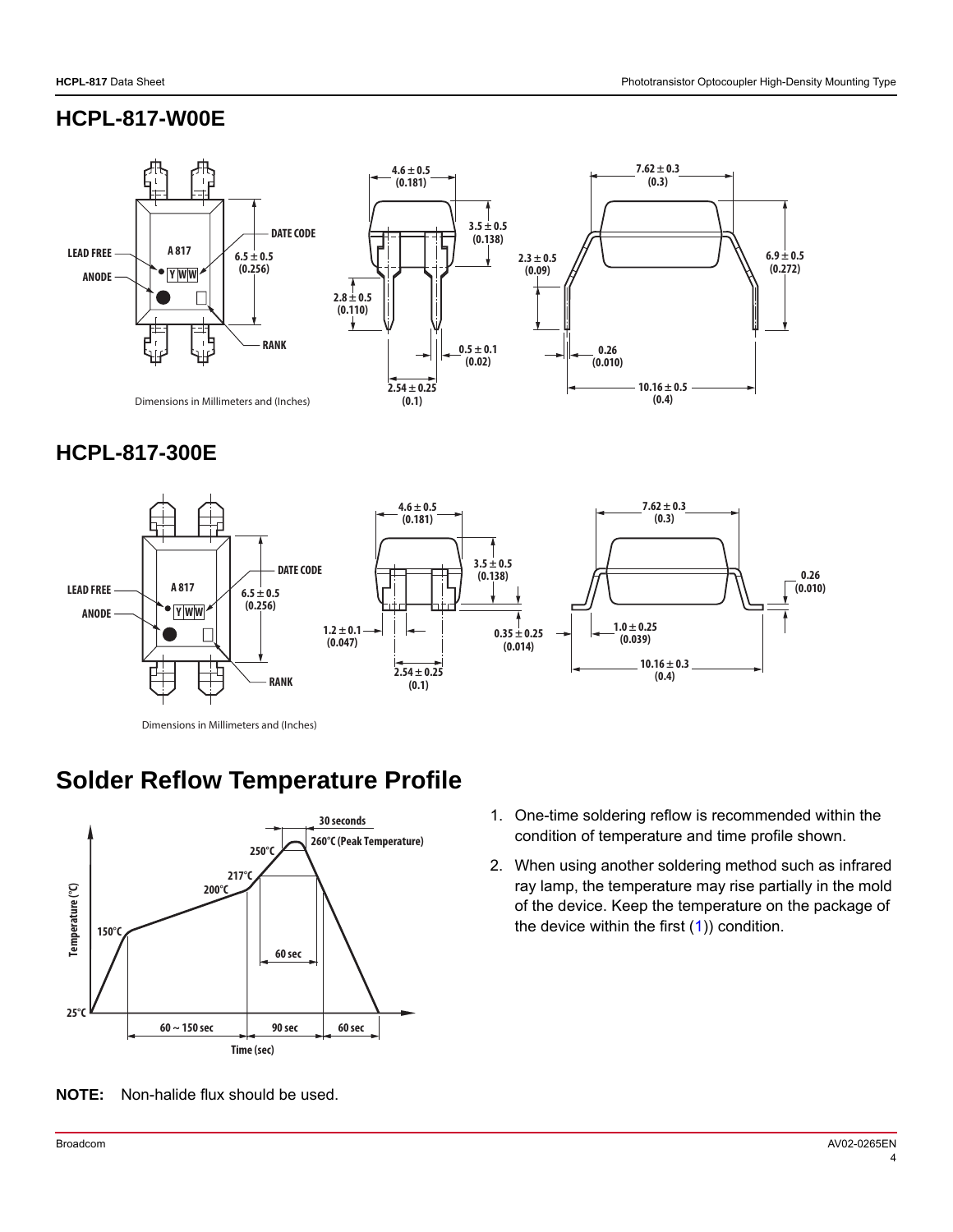# Absolute Maximum Ratings (T<sub>A</sub> = 25°C)

| <b>Parameter</b>                                              | <b>Values</b>                        |  |  |
|---------------------------------------------------------------|--------------------------------------|--|--|
| Storage Temperature, T <sub>S</sub>                           | $-55^{\circ}$ C to +125 $^{\circ}$ C |  |  |
| Operating Temperature, $T_A$                                  | $-30^{\circ}$ C to $+100^{\circ}$ C  |  |  |
| Lead Solder Temperature, max. (1.6 mm below seating plane)    | $260^{\circ}$ C for 10s              |  |  |
| Average Forward Current, IF                                   | 50 mA                                |  |  |
| Reverse Input Voltage, V <sub>R</sub>                         | 6V                                   |  |  |
| Input Power Dissipation, P <sub>I</sub>                       | 70 mW                                |  |  |
| Collector Current, I <sub>C</sub>                             | 50 mA                                |  |  |
| Collector-Emitter Voltage, V <sub>CEO</sub>                   | 70V                                  |  |  |
| Emitter-Collector Voltage, VECO                               | 6V                                   |  |  |
| <b>Collector Power Dissipation</b>                            | 150 mW                               |  |  |
| <b>Total Power Dissipation</b>                                | 200 mW                               |  |  |
| Isolation Voltage, $V_{iso}$ (AC for 1 minute, RH = 40 ~ 60%) | 5000 $V_{\text{rms}}$                |  |  |

# **Electrical Specifications (T<sub>A</sub> = 25°C)**

| <b>Parameter</b>                            | Symbol            | Min.               | Typ.                     | Max. | <b>Units</b> | <b>Test Conditions</b>                                              |
|---------------------------------------------|-------------------|--------------------|--------------------------|------|--------------|---------------------------------------------------------------------|
| <b>Forward Voltage</b>                      | $V_F$             |                    | 1.2                      | 1.4  | V            | $I_F = 20$ mA                                                       |
| <b>Reverse Current</b>                      | ΙŖ                |                    |                          | 10   | μA           | $V_R = 4V$                                                          |
| <b>Terminal Capacitance</b>                 | $C_t$             |                    | 30                       | 250  | pF           | $V = 0, f = 1$ kHz                                                  |
| <b>Collector Dark Current</b>               | ICEO              |                    | $\overline{\phantom{0}}$ | 100  | nA           | $V_{CF}$ = 20V                                                      |
| Collector-Emitter Breakdown Voltage         | BV <sub>CEO</sub> | 70                 |                          |      | V            | $I_C = 0.1$ mA                                                      |
| Emitter-Collector Breakdown Voltage         | $BV_{ECO}$        | 6                  |                          |      | V            | $I_F = 10 \mu A$                                                    |
| <b>Collector Current</b>                    | <sub>IC</sub>     | 2.5                |                          | 30   | mA           | $I_F = 5$ mA, $V_{CF} = 5V$ , $R_{BF} = \infty$                     |
| Current Transfer Ratio <sup>a</sup>         | <b>CTR</b>        | 50                 |                          | 600  | $\%$         |                                                                     |
| <b>Collector-Emitter Saturation Voltage</b> | $V_{CE(sat)}$     |                    | 0.1                      | 0.2  | V            | $I_F$ = 20 mA, $I_C$ = 1 mA                                         |
| Response Time (Rise)                        | $t_{r}$           |                    | 4                        | 18   | μs           | $V_{CE}$ = 2V, I <sub>C</sub> = 2 mA, R <sub>I</sub> = 100 $\Omega$ |
| Response Time (Fall)                        | $t_{\rm f}$       |                    | 3                        | 18   | μs           |                                                                     |
| Cut-o? Frequency                            | $f_c$             |                    | 80                       |      | kHz          | $V_{CC}$ = 5V, I <sub>C</sub> = 2 mA, R <sub>L</sub> = 100Ω, -3 dB  |
| <b>Isolation Resistance</b>                 | $R_{iso}$         | $5 \times 10^{10}$ | $1 \times 10^{11}$       |      | Ω            | DC 500V, $40 \sim 60\%$ RH                                          |
| <b>Floating Capacitance</b>                 | $C_f$             |                    | 0.6                      | 1.0  | pF           | $V = 0$ , $f = 1$ MHz                                               |

a. CTR =  $(I_C / I_F) \times 100\%$ .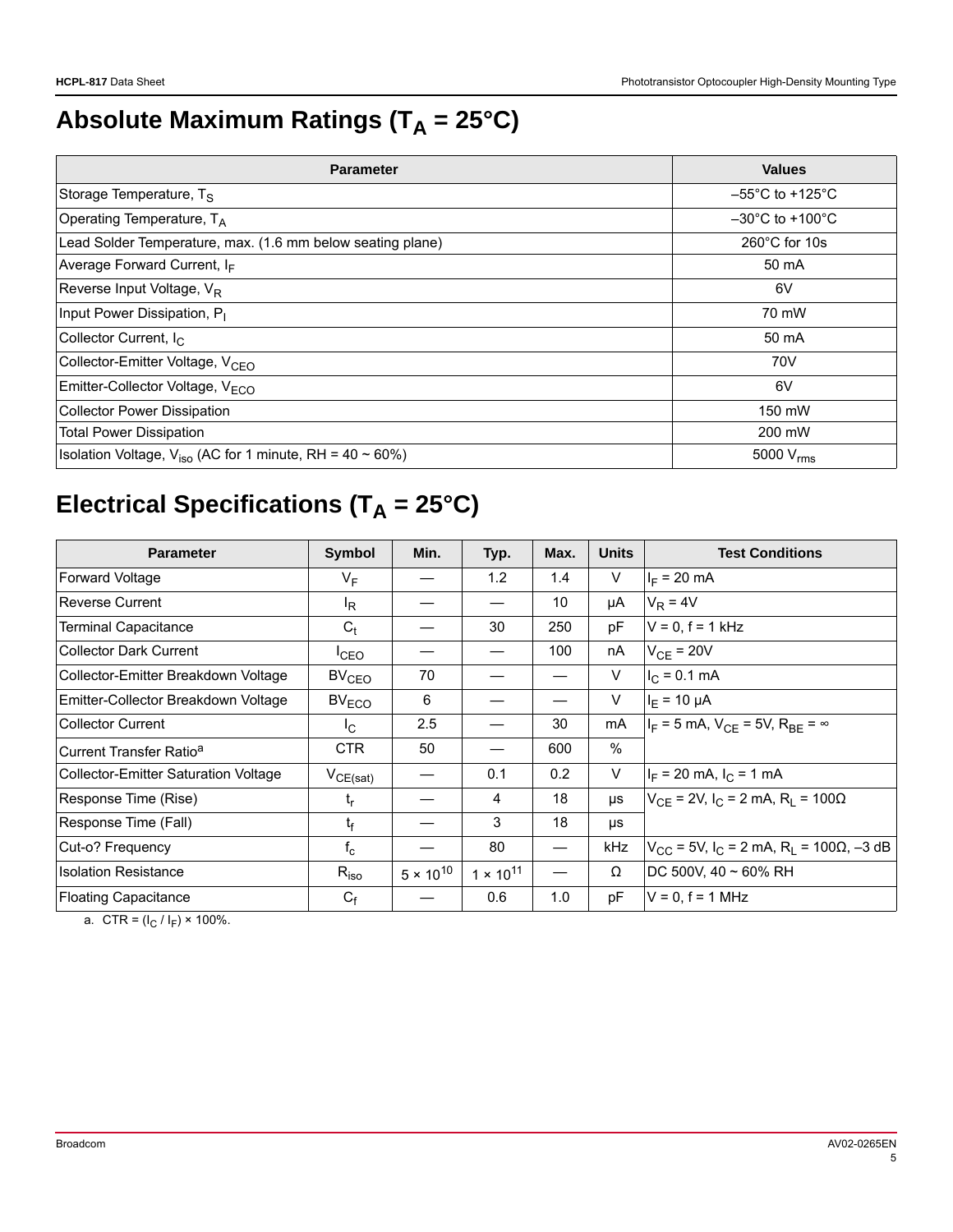

**Figure 3: Collector-Emitter Saturation Voltage vs. Forward Current**





**Figure 1: Forward Current vs. Temperature Figure 2: Collector Power Dissipation vs. Temperature**



**Figure 4: Forward Current vs. Forward Voltage**



Figure 5: Current Transfer Ratio vs. Forward Current Figure 6: Collector Current vs. Collector-Emitter Voltage

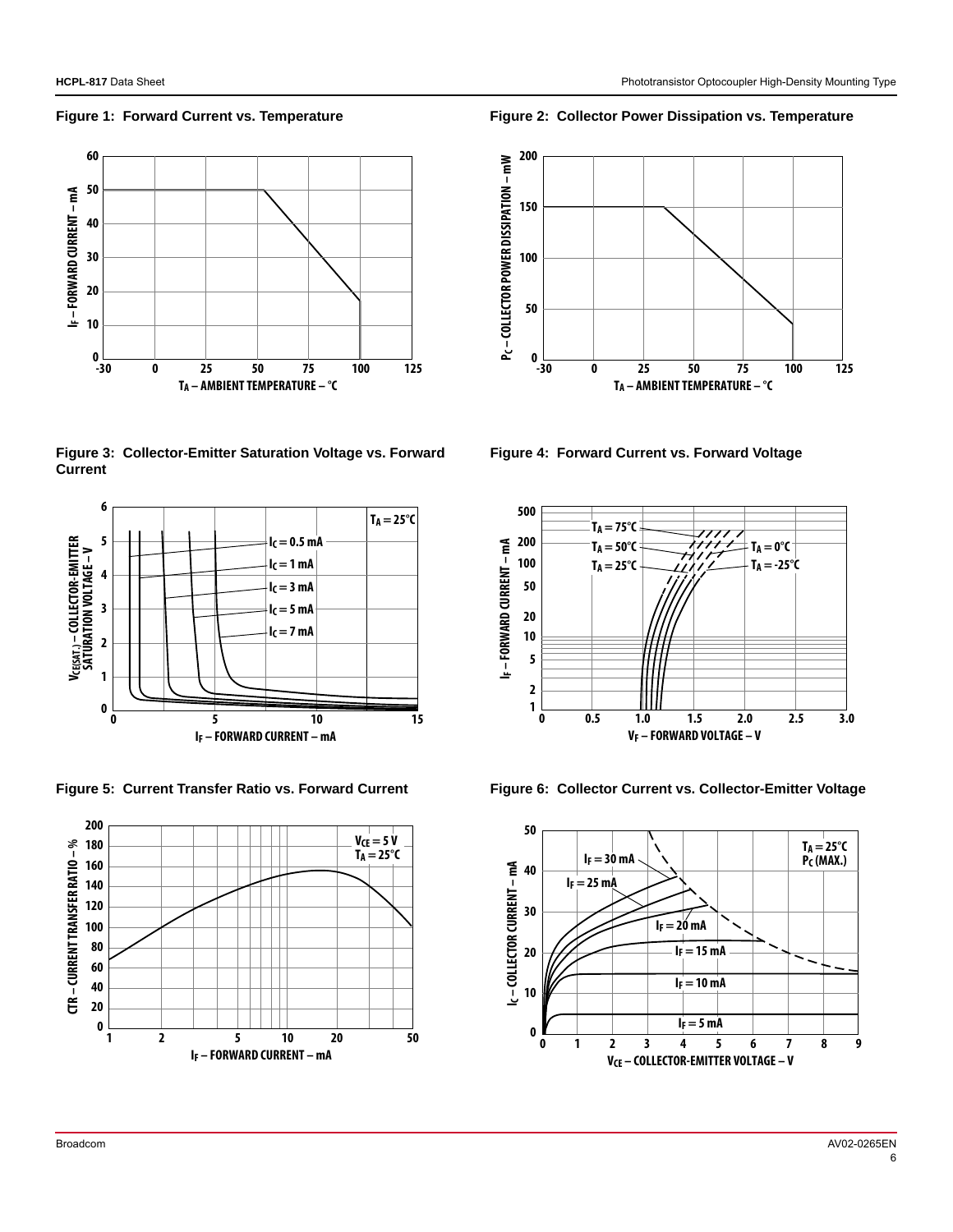Figure 7: Relative Current Transfer Ratio vs. Temperature Figure 8: Collector-Emitter Saturation Voltage vs.



Figure 9: Collector Dark Current vs. Temperature **Figure 10: Response Time vs. Load Resistance** 



**Figure 11: Frequency Response**



**Temperature**



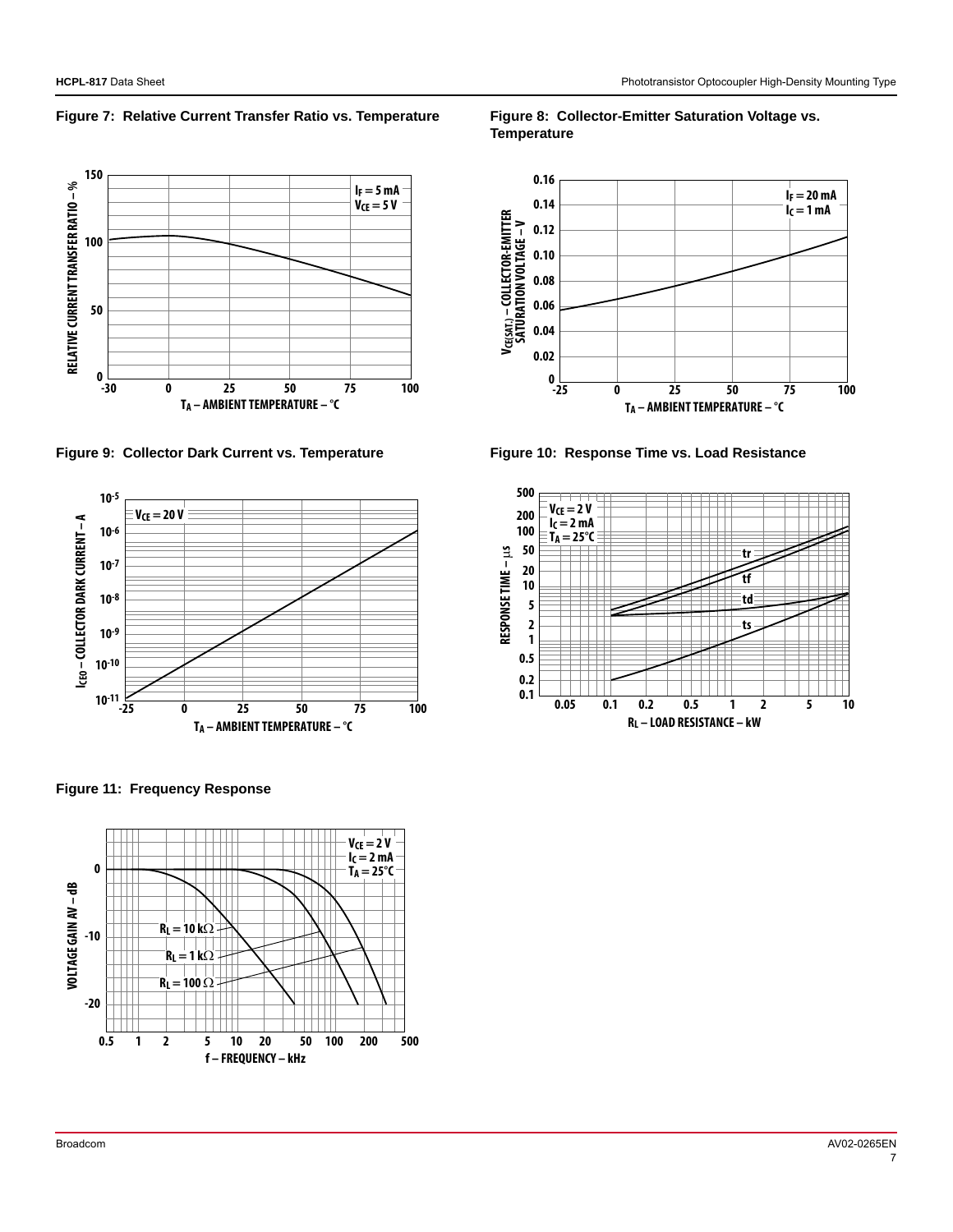**INPUT**

**RD**



#### Figure 12: Test Circuit for Response Time **Figure 13: Test Circuit for Frequency Response**